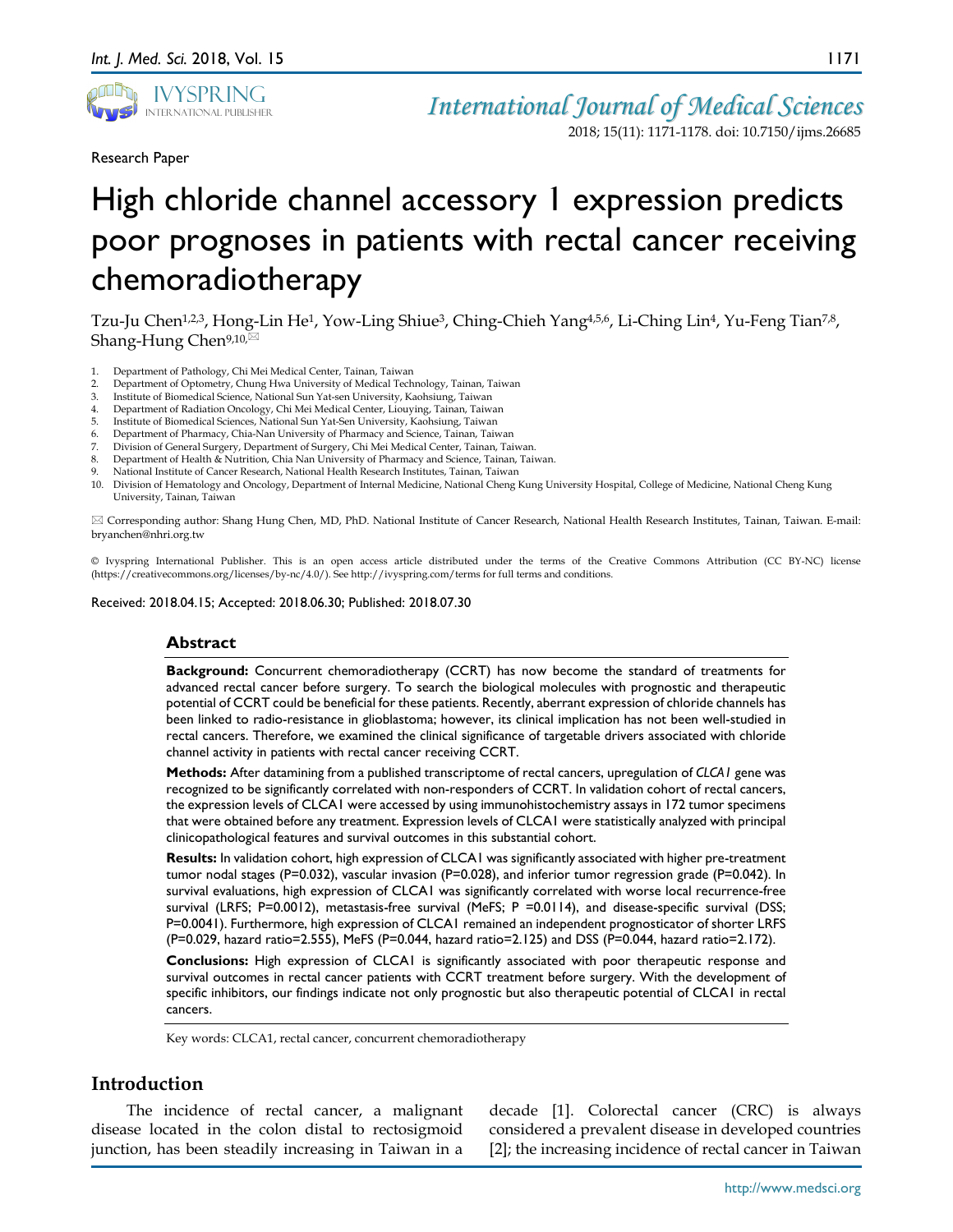might be attributed to the habit alterations to Western-style diet [3]. Due to the anatomic characteristic, the major difference in treatments between these epithelium malignancies originating from rectum and other colonic sites is the introduction of radiotherapy. Especially in locally advanced rectal cancers (LARC; T3, T4 and node positive diseases), concurrent chemoradiotherapy (CCRT) followed by tumor resection is considered the standard of treatment nowadays. In addition to improved local control rates and reduced toxicity profiles, neoadjuvant CCRT could offer some patients the opportunities to undergo sphincter-preserving surgery [4-7]. In spite of these advantages, the 5-year disease recurrence and overall survival rates of these patients receiving neoadjuvant CCRT are 36% and 65%, respectively [4-6]. These unsatisfactory clinical outcomes suggest that more efforts would be made to advance the efficacy of CCRT on rectal cancers.

The key features of cancer cells include the capacity to continuous proliferation, apoptosis escape, metabolic re-programming, invasive migration as well as neo-angiogenesis stimulation [8]. In addition to established onco-proteins, majorly focusing on receptor kinases, metabolic enzymes and signaling transducers to maintain malignant behaviors of cancers cells, several trans-membrane ion channels have been identified to regulate the development and progression of cancer cells [9-10]. Genetic or functional aberrations in these trans-membrane proteins which control transportation of specific ions between extracellular and intracellular environments have always been recognized as a key player in various diseases involved in neurological, cardiovascular, endocrine and immune systems [11-13]. Recently, dysregulated expression of ion channels has also been reported in a variety of human cancers, including CRC [14]. Increasing evidence from different laboratory work has also suggested that aberrant expression of ion channels could regulate cellular functions in proliferation, invasion, migration and angiogenesis [15-17]. In light of a broad clinical development of pharmacological modulators targeting ion channels [18], it deserves to search significant ion transporters with potential of clinical impact on rectal cancers.

Recently, several studies have demonstrated importance of ion transporters in regulation of cancer cell responses after irradiation exposure, especially chloride channels in glioblastoma (GBM) cells [19-21]. Through the modifications of these channels, alterations of chloride ion concentrations between cancer cells and their surrounding environments can confer cellular resistance to irradiation. Accordingly, we aim to decipher the potential prognostic role of chloride channels in radiotherapy for rectal cancers in this study. After initial data mining, focusing on chloride channels, from a previously published transcriptome of patients with rectal cancer receiving CCRT (GSE35452), the upregulation of chloride channel accessory 1 (CLCA1) was identified to be substantially associated with poor response to CCRT. The transmembrane protein CLCA1 belongs to a family of ion channels which function in regulating chloride conductance dependent on calcium activation [22]. In intestinal epithelium, chloride channels are crucial to control epithelial volume via electrolyte transportation [23]. Increased expression of CLCA1 has been demonstrated to affect spheroid aggregate of ovarian cancer cells [24]; however, its clinical implications on rectal cancers remain to be elucidated. Therefore, in this study, the clinical significance of CLCA1 expression was further analyzed by examining a clearly-defined cohort of rectal cancers receiving CCRT before surgery.

### **Materials and Methods**

### **Data mining of the published transcriptomic dataset**

To determine the significant chloride channel associated with the response of CCRT, the transcriptome dataset which was derived from tissues of rectal cancers (n=46) and deposited in Gene Expression Omnibus (GSE35452) was assessed. According to the response to neoadjuvant CCRT, the tumors were categorized into "responder" and "non-responder". Nexus Expression 3 software (BioDiscovery) was utilized to analyze all probe sets from raw files of GeneChip® Human Genome U133 Plus 2.0 array platform (Affymetrix) without filtering or pre-selection. By comparing responder and non-responder, with special attention to chloride channel activity (GO:0005254), statistically significant genes were examined. Those transcripts with *P*-value <0.01 and fold change of log2-transformed expression >0.1 were designated for further analyses.

### **Study cohort of patients**

The analyses of clinical and pathological information in this study have been approved by the institutional review board of Chi-Mei Medical Center (IRB 10302014). Totally 172 LARC patients who were histologically confirmed rectum adenocarcinoma were enrolled from Chi-Mei Medical Center between 1998 and 2004. The pre-operative clinical staging was decided by using chest X-radiography and abdominopelvic CT and/or pelvic magnetic resonance imaging (MRI). All 172 LARC patients received neoadjuvant CCRT followed by surgery as previously described [25]. Briefly, a total dose of 45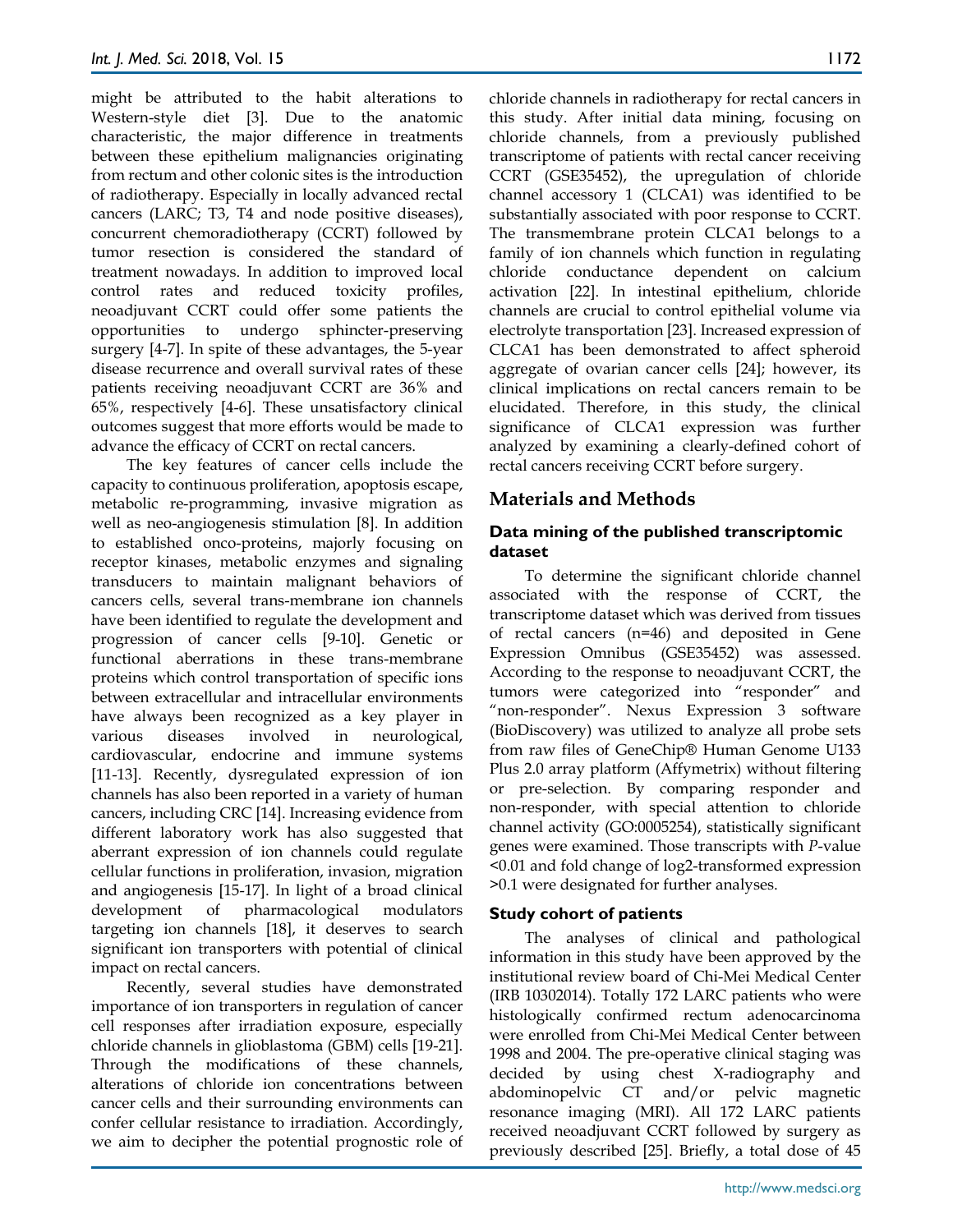Gy in 25 fractions was delivered to all patients over a period of 5 weeks concurrently with infusion of 5-fluorouracil before surgery  $(225 \text{ mg/m}^2/\text{day})$ . The administration of adjuvant systemic chemotherapy was based on the multidiscipline guideline at Chi-Mei Medical Center (if initial clinical tumor stage was beyond T3 or N1). These patients were routinely and completely followed up at Chi-Mei Medical Center as previously described [25].

### **Histopathologic assessments of tumor specimens**

Tumor specimens derived from these LARC patients were evaluated by two independent pathologists who were blinded in any clinical information of this study. Post-operative tumor stages of all patients were judged based on the 8th American Joint Committee on Cancer (AJCC) TNM staging system [26]. Tumor regression grade (TRG) according to the study reported by Dworak et al. was investigated in all patients for tumor response after neoadjuvant CCRT as previously described [25,27].

### **CLCA1 immunohistochemical staining and scoring**

In immunohistochemical staining, tumor tissues derived from patients before any treatment were cut, deparaffinized, rehydrated, heated, quenched and washed as previously described [25]. The primary antibody targeting CLCA1 (1:100, Thermo Fisher Scientific, PA5-21288) was subsequently incubated with tumor tissue sections for 1 h. After secondary antibody incubation and hematoxylin counterstaining, the immunoexpression of CLCA1 in all tumor tissues were interpreted by two independent pathologists. Normal bowel tissues stained with or without CLCA1 primary antibody were employed in parallel as the positive or negative control. The expression levels of CLCA1 were determined by using H-score as previously described [25]. The equation of this scoring system is defined as follows: H-score =  $\Sigma Pi$  ( $i + 1$ ), in which  $i$  stands for the intensity of the tumor staining (0 to 3+), and *Pi* stands for the percentage of tumor staining with a variety of intensities (0 to 100%). The CLCA1 scoring no less or below the median of all analyzed subjects was categorized as high or low expression, respectively.

### **Statistical analysis**

All statistical analyses were completed using SPSS 14 software package (SPSS Inc., Chicago, IL, USA) in this study. The relationship between CLCA1 expression levels and various principal clinical and pathological features were compared by using Chi-square test. The interval of clinical outcomes, including local recurrence-free survival (LRFS),

metastasis-free survival (MeFS), and disease-specific survival (DSS) were calculated from the date of operation to the date of event. Survival curves of each subgroup with different CLCA1 expression were depicted by using the Kaplan-Meier method. The prognostic significance of miscellaneous clinical or pathological features was evaluated by using log-rank tests. Multivariate analysis used to determine the independence of identified prognostic factor was carried out by using the Cox proportional hazards model. For all analyses, *P* value < 0.05 under two-sided tests was decided statistically significant.

## **Results**

### **High** *CLCA1* **transcription correlates with non-responder with CCRT treatment**

Through datamining from the public transcriptome GSE35452 comprising 46 rectal cancer cases, probes covering genes associated with chloride channel activity (GO:0005254) were focused. In non-responder with CCRT treatment, *CLCA1* demonstrated the top-ranking significance among all identified genes with upregulated transcription (comparison log2 ratio=2.1851, *P=*0.0001, Figure 1, Table 1). These results suggest that a potential prognostic role of CLCA1 playing in patients with rectal cancer. Accordingly, clinical relevance of CLCA1 expression in patients with rectal cancers receiving CCRT was further investigated in our validation cohort.

### **The association between immunohistochemical expression of CLCA1 and clinicopathological features**

In order to further investigate the association between the expression of CLCA1 and clinicopatholigical features in our cohort of rectal cancers, immunohistochemical staining was employed to determine the expression level of CLCA1 in tumor specimens. In all 172 rectal tumors, CLCA1 immunoexpression detected on cellular membrane was completely examined with a broad range of H-score, spanning from 105 to 365 (Figure-2). After analyzing the association with clinicopathological parameters, high immunoexpression of CLCA1 was correlated with an advanced Pre-Tx nodal stages (*P*=0.032), and vascular invasion (*P*=0.028), respectively (Table 2). Moreover, high expression of CLCA1 was significantly correlated with the lower TRG degree, meaning inferior tumor response to CCRT in our cohort of rectal patients (*P*=0.042, Table 2). These results also imply that CLCA1 expression levels in rectal cancers would be linked to tumor response of CCRT. All principal clinicopathological characteristics of all patients are summarized in Table-2.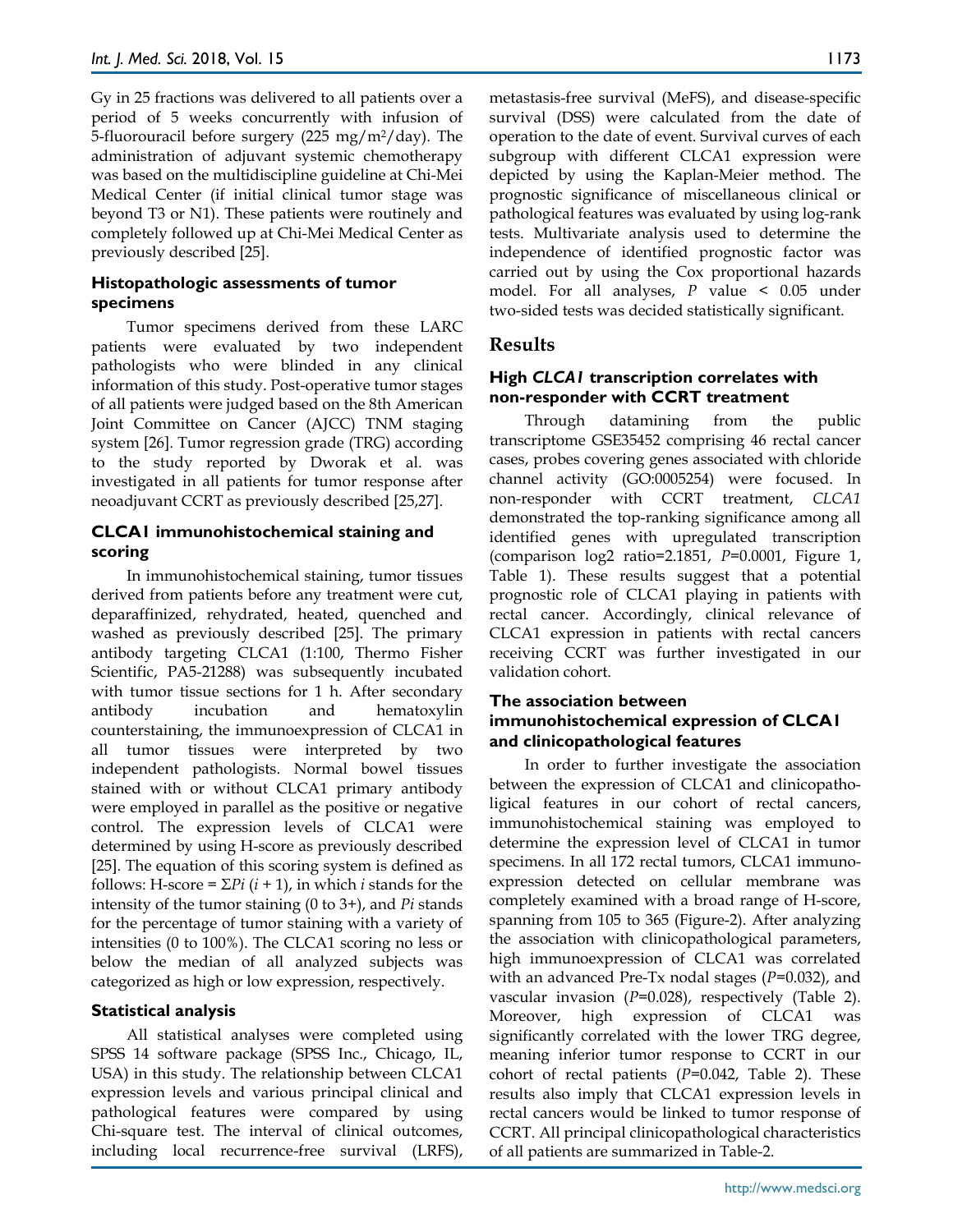

**Figure 1.** Analysis of *CLCA1* expression between responders and non-responder of CCRT in a published transcriptome database composed of rectal cancers. In the clustering analysis of upregulated genes associated with chloride channel activity (GO:0005254), *CLCA1* was significantly correlated with non-responders of CCRT. Tumor specimens derived from non-responder (blue lines) and responder (yellow lines) tissue specimens were marked on top of the heatmap, and expression levels of associated genes were illustrated as a series of brightness in red and green colors, respectively. Those with unaltered mRNA expression were coded as black color in the heatmap.

**Table 1.** Summary of differentially expressed genes associated with chloride channel activity (GO:0005254) in relation to response to CCRT in rectal carcinoma

| Probe               | Comparison<br>log ratio | Comparison<br>p-value | Gene<br>Symbol    | <b>Gene Name</b>                                           | <b>Biological Process</b>                                                                                                                  | <b>Molecular Function</b>                                                                                                                                                                                                          |  |  |  |
|---------------------|-------------------------|-----------------------|-------------------|------------------------------------------------------------|--------------------------------------------------------------------------------------------------------------------------------------------|------------------------------------------------------------------------------------------------------------------------------------------------------------------------------------------------------------------------------------|--|--|--|
| 210107 at           | 2.1851                  | 0.0001                | CLCA1             | chloride channel:<br>calcium activated;<br>family member 1 | transport                                                                                                                                  | chloride channel activity                                                                                                                                                                                                          |  |  |  |
| 220026 at           | 1.4829                  | 0.0043                | CLCA4             | chloride channel;<br>calcium activated;<br>family member 4 | transport                                                                                                                                  | chloride channel activity                                                                                                                                                                                                          |  |  |  |
| 207432 at           | 0.8953                  | 0.0004                | BEST <sub>2</sub> | bestrophin 2                                               | ion transport, transport                                                                                                                   | calcium ion binding, chloride channel activity,<br>chloride ion binding, ion channel activity                                                                                                                                      |  |  |  |
| 207014_at           | 0.8246                  | 0.0001                | GABRA<br>2        | gamma-aminobutyri<br>c acid (GABA) A<br>receptor; alpha 2  | chloride transport,<br>gamma-aminobutyric acid<br>signaling pathway, ion transport,<br>regulation of neurotransmitter<br>levels, transport | GABA-A receptor activity, benzodiazepine receptor<br>activity, chloride channel activity, chloride ion<br>binding, extracellular ligand-gated ion channel<br>activity, ion channel activity, neurotransmitter<br>receptor activity |  |  |  |
| 202488_s_at         | 0.8124                  | 0.0005                | FXYD3             | FXYD domain<br>containing ion<br>transport regulator 3     | chloride transport, ion transport,<br>transport                                                                                            | chloride channel activity, chloride ion binding, ion<br>channel activity                                                                                                                                                           |  |  |  |
| 202489 s at         | 0.5951                  | 0.0018                | FXYD3             | FXYD domain<br>containing ion<br>transport regulator 3     | chloride transport, ion transport,<br>$\mbox{transport}$                                                                                   | chloride channel activity, chloride ion binding, ion<br>channel activity                                                                                                                                                           |  |  |  |
| 1554308 s at 0.2243 |                         | 0.0004                | <b>GABRA</b><br>2 | gamma-aminobutyri<br>c acid (GABA) A<br>receptor; alpha 2  | chloride transport,<br>gamma-aminobutyric acid<br>signaling pathway, ion transport,<br>regulation of neurotransmitter<br>levels, transport | GABA-A receptor activity, benzodiazepine receptor<br>activity, chloride channel activity, chloride ion<br>binding, extracellular ligand-gated ion channel<br>activity, ion channel activity, neurotransmitter<br>receptor activity |  |  |  |
| 1561316 at          | 0.1145                  | 0.0089                | GABRB<br>3        | ic acid (GABA) A<br>receptor; beta 3                       | Gamma-aminobutyr ion transport, signal transduction                                                                                        | GABA-A receptor activity, chloride channel activity,<br>chloride ion binding, extracellular ligand-gated ion<br>channel activity, ion channel activity,<br>neurotransmitter receptor activity                                      |  |  |  |
| 1552296 at          | 0.0412                  | 0.4682                | <b>BEST4</b>      | bestrophin 4                                               | ion transport, transport                                                                                                                   | calcium ion binding, chloride channel activity,<br>chloride ion binding, ion channel activity                                                                                                                                      |  |  |  |

### **High immunohistochemical expression of CLCA1 predicts shorter survivals in rectal cancer receiving CCRT**

To determine the prognostic role of CLCA1 expression in rectal cancer patients receiving CCRT, its correlation with various survival outcomes were further analyzed. In univariate analysis, Pre-Tx tumor and nodal stages, Post-Tx tumor stages, vascular invasion, perineurial invasion and TRG were significantly correlated with at least one of the three survival outcomes (Table 3). Remarkably, high expression of CLCA1 also was comparable to a more

tragic disease course in rectal cancers, with significantly decreased DSS (*P*=0.0041), LRFS (*P*=0.0012), and MeFS (*P*=0.0114), as shown in Figure 3. In multivariate analyses, high expression of CLCA1 remained an independent prognosticator for shorter DSS (*P* =0.044, hazard ratio [HR] = 2.172), LRFS (P =0.029, HR = 2.555) and MeFS (*P* =0.044, HR = 2.125), as well as the other important clinical prognostic predictor, TRG. These findings indicate the prognostic value of CLCA1 expression in patients with rectal cancer receiving neoadjuvant CCRT.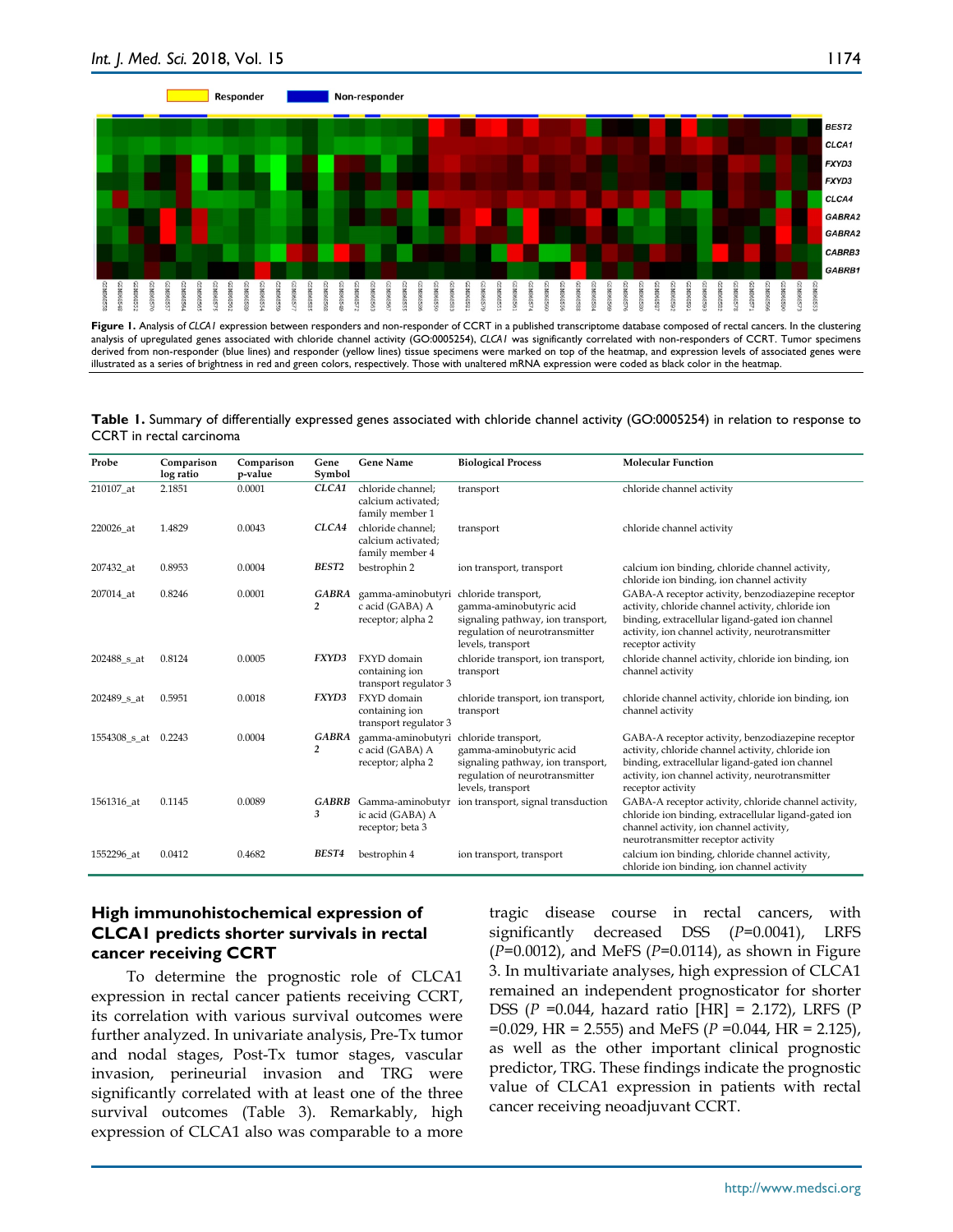

Figure 2. Representative immunohistochemical staining of CLCA1 expression in our validation cohort of rectal cancers. Cases with low expression (A) and high expression (B) of CLCA1 from tumor specimens before treatment were demonstrated respectively**.**



**Figure 3.** Kaplan-Meier survival curves plotted to represent survivals in rectal cancers. By using log-rank test, high expression of CLCA1 was significantly correlated with shorter disease-specific survival (A), local recurrence-free survival (B), and metastases-free survival (C).

**Table 2.** Associations and comparisons between CLCA1 expression and clinicopathological factors in 172 rectal cancer patients receiving neoadjuvant CCRT.

| Parameter                     |                 | No.         |              | <b>CLCA1</b> Expression |          |  |
|-------------------------------|-----------------|-------------|--------------|-------------------------|----------|--|
|                               |                 |             | Low Exp.     | High Exp.               |          |  |
| Gender                        | Male            | 108 (62.8%) | 66 (64.1%)   | 42 (60.9%)              | 0.670    |  |
|                               | Female          | 64 (37.2%)  | 37 (35.9%)   | 27 (39.1%)              |          |  |
| Age                           | < 70            | 106(61.6%)  | $62(60.2\%)$ | 44 (63.8%)              | 0.637    |  |
|                               | $\geq 70$       | 66 (38.4%)  | 41 (39.8%)   | 25(36.2%)               |          |  |
| Pre-Tx tumor status (Pre-T)   | T1-T2           | 81 (47.1%)  | 52 (50.5%)   | 29 (42.0%)              | 0.276    |  |
|                               | T3-T4           | 91 (52.9%)  | 51 (49.5%)   | 40 (58.0%)              |          |  |
| Pre-Tx nodal status (Pre-N)   | $_{\rm N0}$     | 125 (72.7%) | 81 (78.6%)   | 44 (63.8%)              | $0.032*$ |  |
|                               | $N1-N2$         | 47 (27.3%)  | $22(21.4\%)$ | $25(36.2\%)$            |          |  |
| Post-Tx tumor status (Post-T) | T1-T2           | 86 (50%)    | 56 (54.4%)   | 30 (43.5%)              | 0.161    |  |
|                               | T3-T4           | 86 (50%)    | 47 (45.6%)   | 39 (56.5%)              |          |  |
| Post-Tx nodal status (Post-N) | N <sub>0</sub>  | 123 (71.5%) | 78 (75.7%)   | 45 (65.2%)              | 0.134    |  |
|                               | $N1-N2$         | 49 (28.5%)  | 25(24.3%)    | 24 (34.8%)              |          |  |
| Vascular invasion             | Absent          | 157 (91.3%) | 98 (95.1%)   | 59 (85.5%)              | $0.028*$ |  |
|                               | Present         | 15 (8.7%)   | $5(4.9\%)$   | 10(14.5%)               |          |  |
| Perineurial invasion          | Absent          | 167 (97.1%) | 101 (98.1%)  | 66 (95.7%)              | 0.357    |  |
|                               | Present         | $5(2.9\%)$  | $2(1.9\%)$   | 3(4.3%)                 |          |  |
| Tumor regression grade        | Grade 0-1       | 37(21.5%)   | 18 (17.5%)   | 19 (27.5%)              | $0.042*$ |  |
|                               | Grade $2\neg 3$ | 118 (68.6%) | 78 (75.7%)   | 40 (58.0%)              |          |  |
|                               | Grade 4         | 17 (9.9%)   | $7(6.8\%)$   | 10(14.5%)               |          |  |
| *, statistically significant  |                 |             |              |                         |          |  |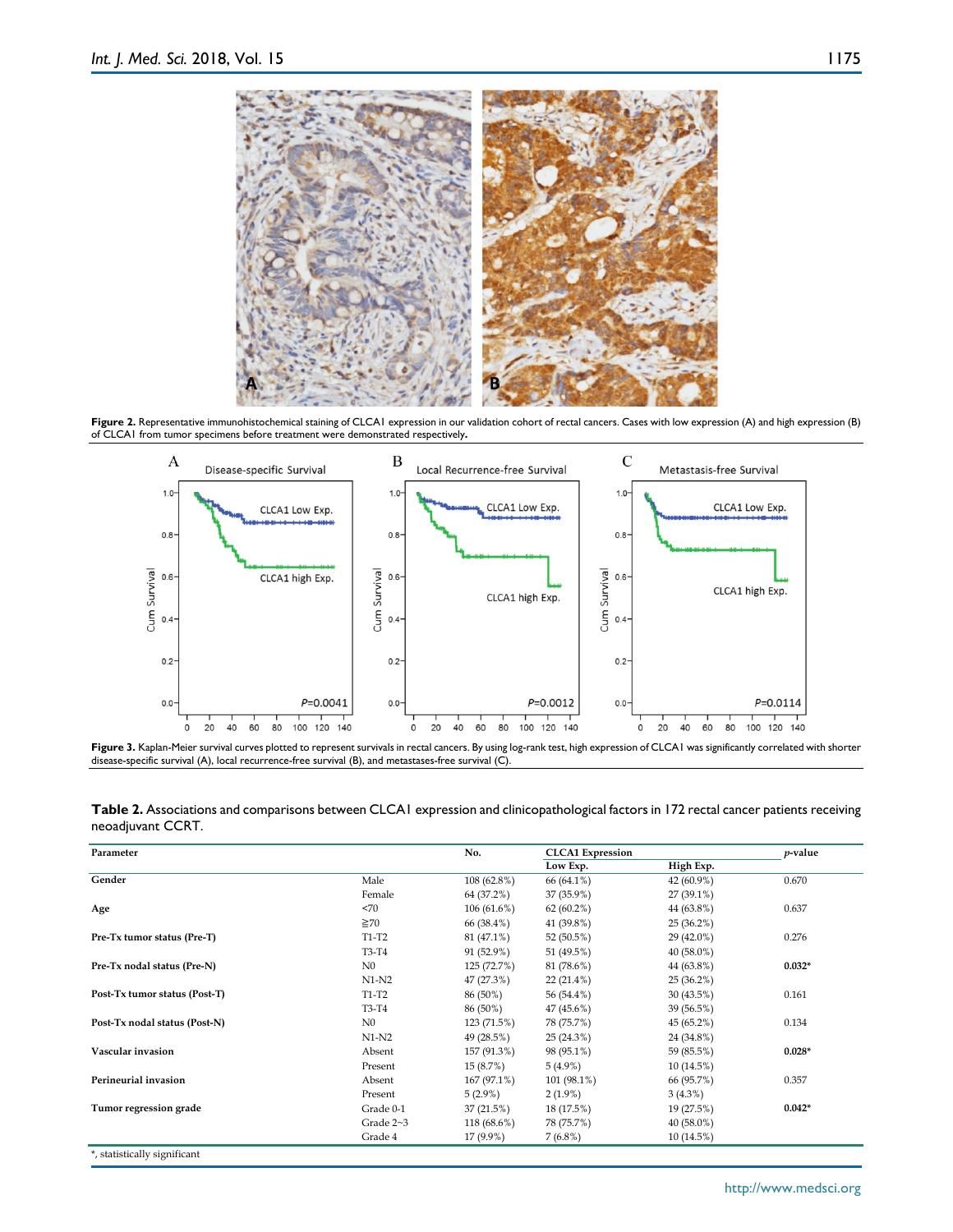|  | Table 3. Univariate log-rank analysis for important clinicopathological variables and CLCA1 expression |
|--|--------------------------------------------------------------------------------------------------------|
|--|--------------------------------------------------------------------------------------------------------|

| Parameter                     |                | No. of case   | <b>DSS</b>   |                 | <b>LRFS</b>  |                 | <b>MeFS</b>  |            |
|-------------------------------|----------------|---------------|--------------|-----------------|--------------|-----------------|--------------|------------|
|                               |                |               | No. of event | <i>p</i> -value | No. of event | <i>p</i> -value | No. of event | $p$ -value |
| Gender                        | Male           | $108(62.8\%)$ | 20 (18.5%)   | 0.6027          | 15 (13.9%)   | 0.3096          | 14 (13.0%)   | 0.1047     |
|                               | Female         | 64 (37.2%)    | 11 (17.2%)   |                 | $7(10.9\%)$  |                 | 15 (23.4%)   |            |
| Age                           | <70            | 106(61.6%)    | 19 (17.9%)   | 0.7158          | 14 (13.2%)   | 0.9630          | 18 (17.0%)   | 0.9520     |
|                               | $\geq 70$      | 66 (38.4%)    | 12 (18.2%)   |                 | $8(12.1\%)$  |                 | 11 (16.7%)   |            |
| Pre-Tx tumor status (Pre-T)   | T1-T2          | 81 (47.1%)    | 10(12.3%)    | $0.0484*$       | $7(8.6\%)$   | 0.0836          | 10(12.3%)    | 0.1288     |
|                               | T3-T4          | 91 (52.9%)    | 21 (23%)     |                 | 15 (16.5%)   |                 | 19 (20.9%)   |            |
| Pre-Tx nodal status (Pre-N)   | N <sub>0</sub> | 125 (72.7%)   | 19 (15.2%)   | $0.0059*$       | $12(9.6\%)$  | $0.0025*$       | 18 (14.4%)   | 0.0866     |
|                               | $N1-N2$        | 47 (27.3%)    | 21 (44.7%)   |                 | 10(21.3%)    |                 | 11 (23.4%)   |            |
| Post-Tx tumor status (Post-T) | $T1-T2$        | 86 (50%)      | $7(8.1\%)$   | $0.0014*$       | 5(5.8%)      | $0.0056*$       | $8(9.3\%)$   | $0.0123*$  |
|                               | T3-T4          | 86 (50%)      | 24 (27.9%)   |                 | 17 (19.8%)   |                 | $21(24.4\%)$ |            |
| Post-Tx nodal status (Post-N) | $_{\rm N0}$    | 123 (71.5%)   | 21 (17%)     | 0.4654          | 15 (12.2%)   | 0.6267          | 20(16.3%)    | 0.8403     |
|                               | N1-N2          | 49 (28.5%)    | $10(20.4\%)$ |                 | 7(14.3%)     |                 | $9(18.4\%)$  |            |
| Vascular invasion             | Absent         | 157 (91.3%)   | 25(15.9%)    | $0.0123*$       | 17 (10.8%)   | $0.0023*$       | $26(16.6\%)$ | 0.7236     |
|                               | Present        | 15(8.7%)      | $6(40\%)$    |                 | 5(33.3%)     |                 | 3(20%)       |            |
| Perineurial invasion          | Absent         | 167 (97.1%)   | 29 (17.4%)   | 0.0994          | $20(12.0\%)$ | $0.0083*$       | 28 (16.8%)   | 0.8157     |
|                               | Present        | 5(2.9%)       | $2(40\%)$    |                 | $2(40\%)$    |                 | $1(20\%)$    |            |
| Tumor regression grade        | Grade 0-1      | 37(21.5%)     | $13(35.1\%)$ | $0.0037*$       | $10(27.0\%)$ | $0.0021*$       | 14 (37.8%)   | $0.0008*$  |
|                               | Grade 2~3      | 118 (68.6%)   | 17 (14.4%)   |                 | 12 (10.2%)   |                 | 14 (11.9%)   |            |
|                               | Grade 4        | $17(9.9\%)$   | $1(5.9\%)$   |                 | $0(0\%)$     |                 | $1(5.9\%)$   |            |
| <b>CLCA1</b> expression       | Low Exp.       | 103 (59.9%)   | 12 (11.7%)   | $0.0041*$       | 9(8.7%)      | $0.0012*$       | 12 (11.7%)   | $0.0114*$  |
|                               | High Exp.      | 69 (40.1%)    | 19 (27.5%)   |                 | $18(26.1\%)$ |                 | 19 (27.5%)   |            |

DSS, disease-specific survival; LRFS, local recurrence-free survival; MeFS, metastasis-free survival; \*, statistically significant

#### **Table 4.** Multivariate analysis

| Parameter                     | DSS                      |                          |                          | LRFS  |             |                 | MeFS   |             |            |
|-------------------------------|--------------------------|--------------------------|--------------------------|-------|-------------|-----------------|--------|-------------|------------|
|                               | H.R                      | 95% CI                   | <i>v</i> -Value          | H.R   | 95% CI      | <i>v</i> -Value | H.R    | 95% CI      | $p$ -Value |
| Tumor regression grade        | 2.105                    | 1.055-4.202              | $0.035*$                 | 2.283 | 1.077-4.853 | $0.031*$        | 2.427  | 1.221-4.831 | $0.011*$   |
| <b>CLCA1</b> expression       | 2.172                    | 1.022-4.620              | $0.044*$                 | 2.555 | 1.102-5.921 | $0.029*$        | 2.125  | 1.021-4.421 | $0.044*$   |
| Vascular invasion             | 1.774                    | 0.647-4.867              | 0.266                    | 1.987 | 0.707-5.587 | 0.193           |        |             |            |
| Post-Tx tumor status (Post-T) | 2.404                    | 0.964-5.995              | 0.060                    | 1.886 | 0.755-4.711 | 0.175           | 1.988  | 0.843-4.688 | 0.117      |
| Pre-Tx nodal status (Pre-N)   | 1.228                    | 0.507-2.975              | 0.649                    | 1.762 | 0.728-4.263 | 0.209           |        |             | -          |
| Pre-Tx tumor status (Pre-T)   | l.286                    | 0.543-3.043              | 0.567                    |       |             |                 |        | ۰           |            |
| Perineurial invasion          | $\overline{\phantom{a}}$ | $\overline{\phantom{0}}$ | $\overline{\phantom{a}}$ | 1.317 | 0.273-6.335 | 0.731           | $\sim$ |             |            |

DSS, disease-specific survival; LRFS, local recurrence-free survival; MeFS, metastasis-free survival; \*, statistically significant

### **Discussion**

In current anti-cancer treatments, radiotherapy alone or combined with chemotherapy acts a leading character indispensably. The necrotic or apoptotic cancer cell death followed by radiotherapy mainly comes from DNA damage induced by ionizing radiation itself or free radical produced by the ionization of cellular molecules, such as  $H_2O$  [28]. Therefore, the exploration of therapeutic approach to impair DNA repair activity or increased DNA damage in cancer cells with radiation exposure would be an ideal way to enhance the efficacy of radiotherapy in human malignancies, including rectal cancers. Inspiringly, by a lot of *in vitro* or *in vivo* laboratory work, a large number of ion channels have been shown to be able to modulate the cytotoxicity of ionizing radiation in cancer cells [29,30]. The impact of these channels working on radio-sensitivity in cancer cells might be contributed by increased DNA damage, attenuated DNA repair energy or limited cellular migration. Through the control of electrolyte fluxes, ion channels could be responsible for alterations of main cellular responses to external stress stimulation. Among all these critical ion-conducting proteins,

chloride channels have been reported to regulate cellular volume in intestine epithelium and differentiation in colon cancer cells [31-33]. Consequently, in this study, chloride channels were focused in initial datamining from a published transcriptome and CLCA1 expression was further distinguished to estimate tumor responses of CCRT in rectal cancers. Moreover, in our validation cohort, high expression of CLCA1 was verified to be significantly correlated with poor response and inferior survivals in patients with rectal cancer receiving CCRT. These novel findings indicate clinical significance of CLCA1 in rectal cancers with CCRT treatment.

CLCA1 belongs to the CLCA family which consists of four genes in humans [34,35]. In addition to chloride transportation activated by calcium stimulation, functions of these CLCA proteins include the regulation of mucus production in respiratory systems [36]. Correspondingly, high expression of CLCA1 has also been linked to various pulmonary inflammatory diseases, as well as a tumor suppressor in colorectal carcinogenesis. These diverse biological functions of CLCA1 indicate the complex role of this protein acting in clinical implications of rectal cancers.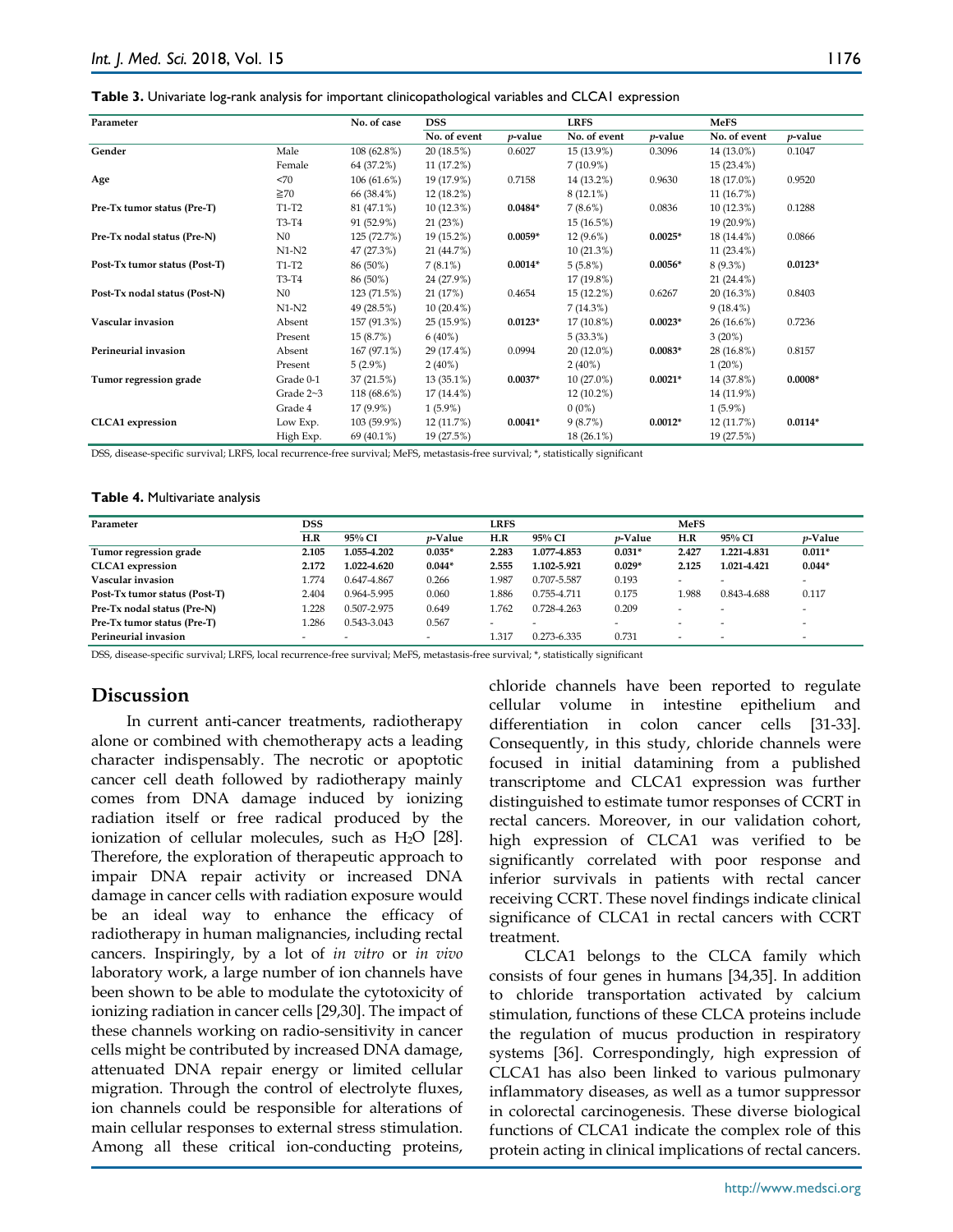In previous studies, CLCA1 expression is reported to be adversely correlated with tumorigenicity of human CRC [31]. The inhibition of CLCA1 expression is also demonstrated to increase proliferation and reduce differentiation in CRC cell lines [33]. In a recent study, inactivation of *CLCA1* expression, by using the CRISPR/Cas9 technique, is shown to promote invasion and migration activities in CRC cells [37]. The expression levels of acting molecules participated in the epithelial-mesenchymal transition and the Wnt/beta-catenin signaling pathway were also increased in *CLCA1*-knockout cells. In the current study, increased percentage of low CLCA1 expression present in our validation cohort supports the role of this protein acting as a tumor suppressor in rectal cancers (59.9%, Table 1). Contradictorily, these patients with low CLCA1 expression levels were correlated with better prognoses of CCRT treatment. These clinical outcomes of our validation cohort conflict with those reported by Yang et al. In this previous study analyzing patients with CRC, poorer survival outcomes were revealed in those with low CLCA1 expression levels [38]. However, patients with a variety of originating sites and tumor stages were recruited and examined in Yang's study. Moreover, only a few patients received radiotherapy for tumor control in this study. The heterogeneity of subjects enrolled and treatment modalities employed can lead to the discrepancy of survival analyses between Yang's and our study. More importantly, several recent researches indicate that the phenotype of radiogenic hypermigration can be induced by irradiation exposure in cancer cells, especially in GBM cells [19-21]. After irradiation treatment, these malignant brain cells gain the capacity to invade the surrounding parenchyma primarily by the decrease and re-increase of cellular volume. This reshaping of cellular volume during the process of migration needs effective control of intra-cellular water transportation mediated by chloride ion efflux [39]. For instance, the regulatory role of one chloride channel, voltage-gated chloride channel (ClC)-3, has been demonstrated in hypermigration phenotype of glioblastoma cells [40]. After down-regulation of this specific chloride channel expression, the competence of invasion in glioma cells would be impeded. Since chloride conductance is crucial for cancer cells to escape from irradiation stress, further studies to investigate the correlation between CLCA1 expression and radiogenic hypermigration in cancer cells are warranted.

The other important mechanism for cancer cells to acquire radiotherapy resistance is "stemness" transformation. The selection of stem-like cells by ionizing irradiation has also been reported in glioblastoma cells [41]. Compared with differentiated cancer cells, stem-like cells are believed to own higher talent of radio-resistance [42]. Interestingly, in ovarian cancer cells, the ability of sphenoid formation conferred by CLCA1 expression has been reported recently [24]. Through a proteomics survey, CLCA1 upregulation is identified to be correlated with sphenoid aggregations in ovarian cancer cells. In functional assay of this study, aggregate formation of cancer cells could be reduced by suppression of CLCA1 expression. Furthermore, Pauli et al. has reported the potential of CLCA1 expression to modulate adhesion ability of various lung-metastatic cancer cells in lung microvascular endothelium [43]. These findings also indicate that complicated biological roles of CLCA1 can act in different stages of tumor progression and cellular response to radiotherapy, other than a pure tumor suppressor.

Due to the function in mediating mucus or fluid secretion, clinical utility of several potential CLCA inhibitors haven been studied in various kinds of diseases, such as secretory diarrhea, asthma and cystic fibrosis [44,45]. Among these inhibitors, niflumic acid (NFA), a drug clinically indicated for the relief of muscular pain, has revealed its talent as an anti-cancer agent. After NFA treatment, reduced cellular proliferation, adhesion and invasion has been shown in ovarian cancer cell lines [24,46]. Furthermore, through a large-scale drug screening platform, two potent CLCA inhibitors, CaCCinh-A01 and CaCCinh-B01, have been identified with satisfactory  $IC_{50}$  values [47]. Vigorous inhibition of chloride flux induced by these inhibitors has also been manifested in CRC cells [47]. Accordingly, the studies to investigate if these potent chloride channel inhibitors would enhance the efficacy of radiotherapy in rectal cancers are highly anticipated.

In conclusion, this is the first study to show that high expression of CLCA1 is positively correlated with inferior response to CCRT in patients with rectal cancers. Additionally, high expression of CLCA1 displays its predictive value in worse clinical outcomes of rectal cancers, including more tumor recurrences and shorter patients' survival. Recently, more specific and potent CLCA1 inhibitors have been developed through the advance of drug screening platforms. Our findings would offer novel therapeutic insight in the combination of these inhibitors and radiotherapy in rectal cancers.

### **Acknowledgements**

The authors are grateful to Dr. Chien-Feng Li and the Translational Research Laboratory of Human Cancers of Chi-Mei Medical Center for providing critical technical assistance. This work was supported